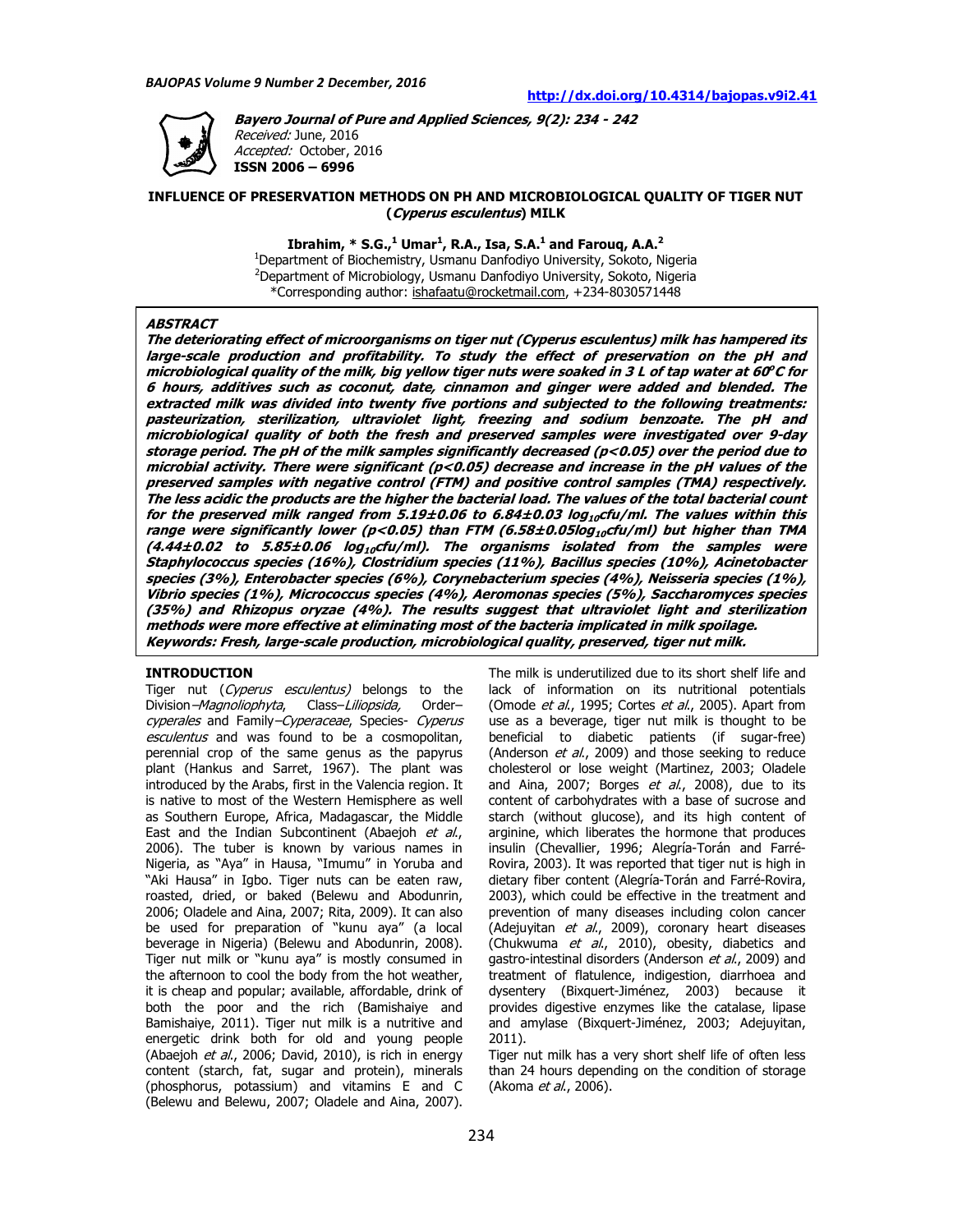High temperature and humidity significantly reduce the shelf life of the product (Nutso, 2014). As a result, tiger nut milk is often associated with significant microbial contamination, including bacteria and molds (Onovo and Ogaraku, 2007; Nutso, 2014). The short shelf life of raw tiger nut milk hinders widespread consumption of the beverage due to the deteriorating effects of some microorganisms on the milk (Abaejoh et al., 2006). Although, tiger nut milk has contributed to the upliftment of the living conditions of people especially women, where most women have developed the skills for commercial production of the milk (Musa and Hamza, 2013). Nwobosi et al. (2013) have made an attempt to delay its spoilage by addition of natural tropical preservatives and some physical methods such as short temperature long time pasteurization and refrigeration but with little success that could allow long distance transportation of the product and lengthened the storage time. This study was therefore aimed at determining the effects of some preservation methods on the pH and microbiological quality of laboratory scale tiger nut milk.

## **MATERIALS AND METHODS Chemicals and Reagents**

All chemicals and reagents used were of analytical grade.

#### **Sample Collection**

Big yellow tiger nut (the most commonly used for preparation of tiger nut milk) was obtained from Maggi Market in Sokoto, Sokoto State, Nigeria. The nuts were taken to the laboratory in a clean polythene bag for processing and analysis.

#### **Sample Identification**

The tiger nut was identified by a taxonomist in Botany unit of Usmanu Danfodiyo University, Sokoto and voucher number was assigned (UDUH/ANS/0082) and voucher sample was kept in the herbarium for future reference.

## **Sample Preparation**

Tiger nuts were sorted out to remove broken, rotten, stones, pebbles, and other dirt materials before rinsing in water to remove adhering soils. Other ingredients used in the milk preparation (coconut, date, cinnamon and ginger) were also processed before use. The shell of the coconut was removed using knife and the water was discarded, the coconut flesh was cut into smaller pieces. The seed of the date was removed and discarded. These entire ingredients were thoroughly washed in warm water.

## **Tiger Nut Milk Preparation**

One kilogramme (1 kg) of tiger nuts was soaked in 3 litres of boiled water at  $60^{\circ}$ C for 6 hours according to modified method of Djomdi and Ndjouenkeu (2006). After washing the nut was mixed with 300 g of coconut, 150 g of date, 15 g of ginger and 3 g cinnamon, and then the mixture was blended with 6 L of cooled boiled water several times into slurry with engine moteur (GX 160) The slurry was pressed using muslin cloth to extract the milk. To the extracted milk 60 g of refined sugar were added. The extracted milk was transferred into sterile container.

#### **Experimental Design**

The milk was divided into twenty five portions and packaged into sterile cork bottle as 50 mL portions (each group has three representative samples except group 1 with one sample) and subjected to the respective treatments after 15 to 20 minutes of preparation as follows:

Group 1: Fresh tiger nut milk without treatment (FTM; Negative control).

Group 2: Tiger nut milk stored at 28 to 32 $^{\circ}$ C (TMA; Positive control).

Group 3: Tiger nut milk stored at  $0^{\circ}$ C (FRTM).

Group 4: Tiger nut milk treated with 0.05% Sodium benzoate and stored at 28 to 32°C (TMS).

Group 5: Tiger nut milk treated with 0.05% Sodium benzoate and stored at  $0^{\circ}$ C (FSTM).

Group 6: Tiger nut milk irradiated with ultraviolet light and stored at 28 to  $32^{\circ}$ C (UVTM).

Group 7: Tiger nut milk Pasteurized at 70 to 75°C for 30 minutes and stored at 28 to 32°C (LLPTM).

Group 8: Tiger nut milk Pasteurized at 90 to 95°C for 15 to 30 seconds and stored at 28 to 32°C (HSPTM). Group 9: Tiger nut milk Sterilized at 121°C for 15

minutes and stored at 28 to  $30^{\circ}$ C (STM).

# **Microbiological Analysis**

Nutrient agar and Sabouraud dextrose agar were prepared according to manufacturer's (Titan Biotech Ltd) instruction. The spread plate method of inoculation after serial dilution of the sample by  $10^{-4}$ dilution factor was applied as described by Manga and Oyeleke (2008) a drop of the diluted sample was placed on the surface of solidified agar and bent glass rod was used to carefully spread the sample onto the agar. Different colonies of bacteria were selected and sub-cultured from the mixed cultures before they were incubated at  $37^{\circ}$ C for 24 hours. Colonies that were grown on nutrient agar where gram stained in accordance with standard Gram staining procedure described by Tortora et al. (2003).

## **Characterization**

Biochemical tests including motility, indole, catalase, citrate utilization, Methyl Red (MR), Voges‐ Proskauer (VP), Triple-Sugar Iron agar (TSI), starch hydrolysis, urease and hydrogen sulfide production were carried out in accordance with standard methods described by Cheesbrough (2002). The bacterial isolates were characterized and identified on the basis of their cultural, morphological and biochemical properties as described by Holt et al. (2000).

## **Isolation and Identification of Fungi**

A sterile syringe was used to transfer  $1$  ml of  $10^{-3}$ diluted sample onto the surface of prepared Sabouraud Dextrose Agar. The inoculum was then spread out thinly and evenly on the surface using a sterile bent glass rod.

The plates were then incubated at 25 to  $28^{\circ}$ C for 72 hours. Colonies were identified on the basis of colonial and microscopic characteristics based on taxonomic schemes described by Ainsworth et al. (1973).

#### **Data Analysis**

The analysis was done in triplicate; results were expressed as Mean  $\pm$  Standard error of mean. All microbial counts were converted to the base -10 logarithm of the number of colony forming units per mL of tiger nut milk samples ( $log_{10}$ cfu/ml).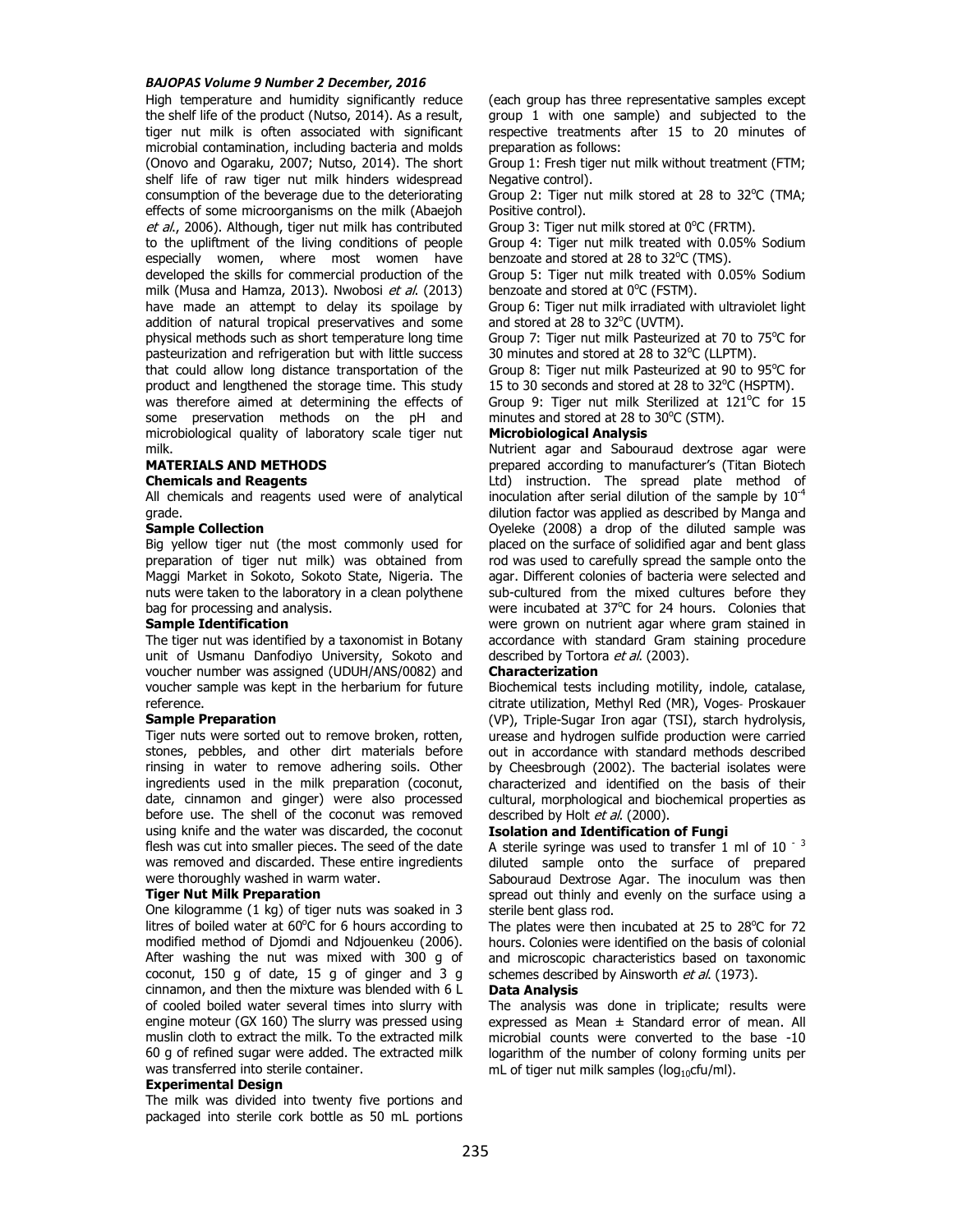Data was subjected to one way Analysis of Variance (ANOVA) and Dunnet compare all versus control was used to test for the level of significance between mean. Statistical significance was accepted at  $p<0.05$ . The results obtained from microbial screening were compared with FAO/WHO (2002) microbial limit for dairy milk.

### **RESULTS**

Figure 1.0 presents the pH of fresh and preserved tiger nut milk. The pH of the preserved samples varied from 2.58±0.01 to 6.16±0.01. The values within this range are higher than the pH of positive control samples TMA  $(2.53\pm0.01$  to  $2.67\pm0.01)$  but lower than that of negative control FTM (6.75±0.02). FSTM after day 2 has the highest pH value  $(6.16\pm0.01)$  while TMS after day 9 has the least value  $(2.58\pm0.01)$ . The pH of the preserved tiger nut milk decreases as the storage time (day) increased. There were significant decrease ( $p$ <0.05) in the pH value of the preserved tiger nut milk with FTM and significant increase ( $p<0.05$ ) when compared with TMA with respect to the respective days except TMS which was not significant ( $p > 0.05$ ) with TMA throughout the storage period. Frozen tiger nut milk with and without sodium benzoate (FSTM and FRTM respectively) have a pH range  $(6.08 \pm 0.01)$  to  $6.16 \pm 0.01$ ) near the neutral pH (6.70 to 7.20) while samples treated with other preservatives, but stored at ambient temperatures (28 to  $32^{\circ}$ C), have pH ranging from  $2.58\pm0.01$  to  $4.36\pm0.01$  (in the acidic range).



Figure 1.0: Effect of Storage Time (Day) on the pH of Fresh and Preserved Tiger Nut Milk Key: FTM= Fresh Tiger Nut Milk (negative control), TMA= Tiger Nut Milk stored at 28 to 32°C (positive control), FRTM= Tiger Nut Milk at 0°C, TMS= Tiger Nut Milk Treated with 0.05% Sodium Benzoate, FSTM= Tiger Nut Milk Treated with 0.05% Sodium Benzoate and Stored at 0°C, UVTM= Tiger Nut Milk Irradiated with Ultraviolet Light, HSPTM= High Temperature Short Time Pasteurized Tiger Nut Milk, LLPTM= Low Temperature Long Time Pasteurized Tiger Nut Milk, STM= Sterilized Tiger Nut Milk. (<sup>a</sup> denotes  $p$ <0.05 compared to negative control (FTM);  $b,c,d$  denote  $p<0.05$  compared to positive control (TMA) at day 2, 6 and 9, respectively).

The effect of storage time (day) on total viable bacterial count of fresh and preserved tiger nut milk is presented in Figure 2.0. The values range from  $(5.19 \pm 0.06$  to  $6.84 \pm 0.03$  log<sub>10</sub>cfu/mL) for the preserved milk. The values in this range are significantly lower ( $p<0.05$ ) than that of FTM  $(6.58\pm0.05\log_{10}$ cfu/mL) and significantly higher  $(p<0.05)$  than TMA  $(4.44\pm0.02)$  to  $5.85\pm0.06$  $log_{10}$ cfu/mL). FSTM after day 6 has the highest number of viable bacterial count (6.84±0.03  $log_{10}$ cfu/mL) while LLPTM after day 6 has the least count  $(5.19 \pm 0.06 \log_{10} c \text{fu/mL})$ .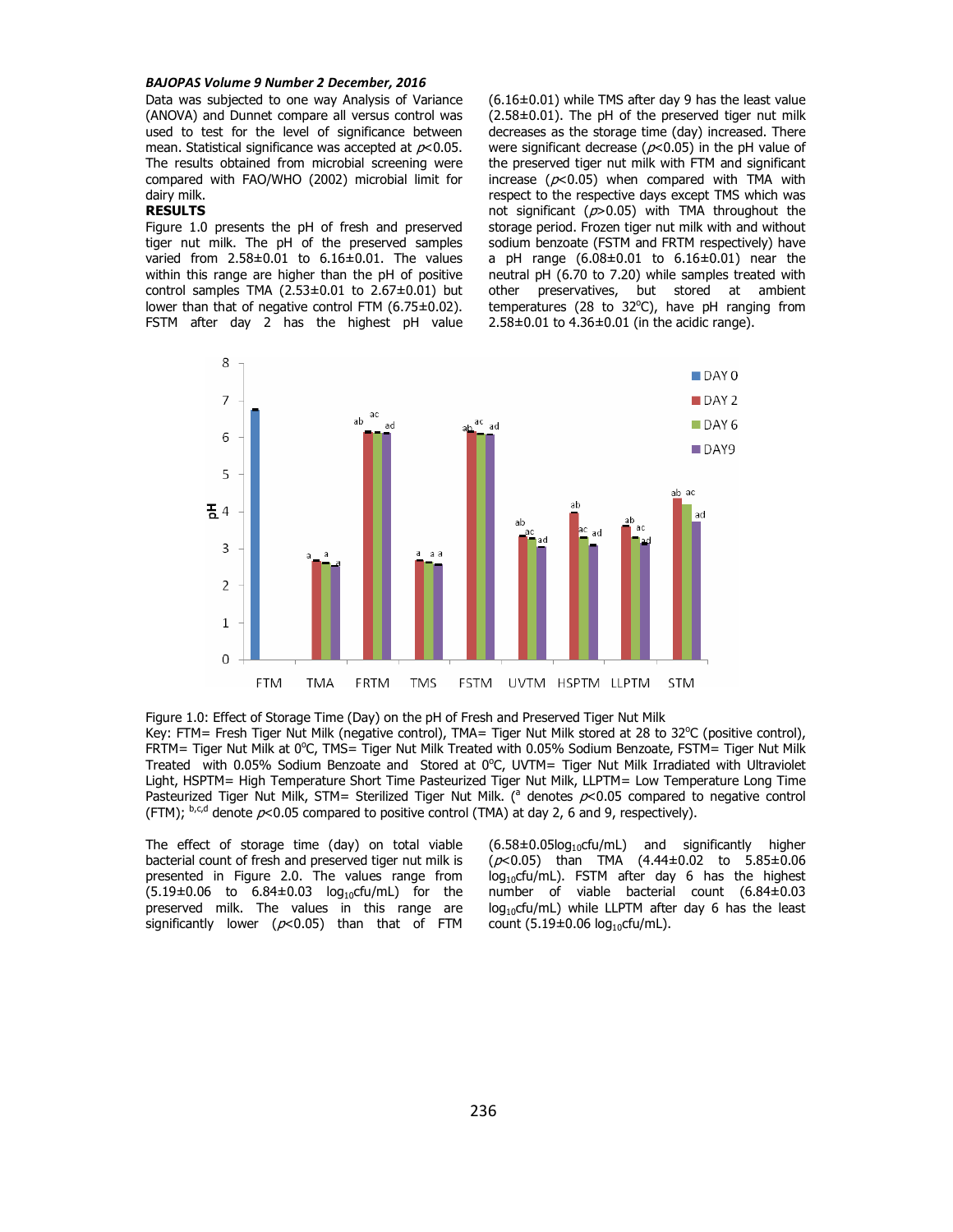

Figure 2.0: Effect of Storage Time (Day) on the Total Bacterial Count of Fresh and Preserved Tiger Nut Milk Key: FTM= Fresh Tiger Nut Milk (negative control), TMA= Tiger Nut Milk stored at 28 to 32°C (positive control), FRTM= Tiger Nut Milk at 0°C, TMS= Tiger Nut Milk Treated with 0.05% Sodium Benzoate, FSTM= Tiger Nut Milk Treated with 0.05% Sodium Benzoate and Stored at 0°C, UVTM= Tiger Nut Milk Irradiated with Ultraviolet Light, HSPTM= High Temperature Short Time Pasteurized Tiger Nut Milk, LLPTM= Low Temperature Long Time Pasteurized Tiger Nut Milk, STM= Sterilized Tiger Nut Milk. (<sup>a</sup> denotes  $p$ <0.05 compared to negative control (FTM);  $b, c, d$  denote  $p<0.05$  compared to positive control (TMA) at day 2, 6 and 9, respectively).

Table 1.0 presents the isolated bacteria from tiger nut milk samples. A total of three species of bacteria were isolated from FTM they include Bacillus cereus, Clostridium sordelli and Staphylococcus simulans, while five species of bacteria were isolated from TMA which include Acinetobacter calcoaceticus, Bacillus stearothermophilus, Clostridium sporogenes, Serratia

fonticola in addition with Clostridium sordelli. TMS and HSPTM have the highest number of bacteria species (five) isolated from each sample whereas; UVTM and STM have the least number one specie each. Clostridium sordelli is the dominant bacterial specie isolated from four samples such as FTM, TMA, FRTM and TMS.

| rabic 1.0. Dacteria Isolatea from Fresh and Frescrived Tiger Nut Plin |            |     |             |            |             |             |              |       |            |  |
|-----------------------------------------------------------------------|------------|-----|-------------|------------|-------------|-------------|--------------|-------|------------|--|
| Sample<br>Bacteria                                                    | <b>FTM</b> | TMA | <b>FRTM</b> | <b>TMS</b> | <b>FSTM</b> | <b>UVTM</b> | <b>HSPTM</b> | LLPTM | <b>STM</b> |  |
| Aeromonas veronii                                                     |            |     |             |            |             |             | +            | +     |            |  |
| Acinetobacter calcoaceticus                                           |            |     |             |            |             |             |              |       |            |  |
| Bacillus alvei                                                        |            |     |             |            |             |             |              |       |            |  |
| <b>Bacillus cereus</b>                                                | +          |     |             |            |             |             |              |       |            |  |
| <b>Bacillus subtilis</b>                                              |            |     |             |            |             |             |              |       |            |  |
| Bacillus stearothermophilus                                           |            |     |             |            |             |             |              |       |            |  |
| Clostridium sporogenes                                                |            |     |             |            |             |             |              |       |            |  |
| Clostridium sordelli                                                  | +          |     |             |            |             |             |              |       |            |  |
| Staphylococcus simulans                                               | +          |     | +           |            |             |             |              |       |            |  |
| Staphylococcus schleiferi                                             |            |     | $\ddot{}$   | +          |             |             |              |       |            |  |
| Staphylococcus cohnii                                                 |            |     |             | $\ddot{}$  |             |             |              |       |            |  |
| Staphylococcus caprae                                                 |            |     |             |            |             |             |              |       |            |  |
| Corynebacterium xerosis                                               |            |     |             |            |             |             |              |       |            |  |
| Micrococcus luteus                                                    |            |     |             |            |             |             |              |       |            |  |
| Klebsiella pneumonia                                                  |            |     |             |            |             |             |              |       |            |  |
| Serratia fonticola                                                    |            |     | +           |            |             |             |              |       |            |  |
| Vibrio parachaemolyticus                                              |            |     |             |            |             |             |              |       |            |  |
| Neisseria mucosa                                                      |            |     |             | +          |             |             |              |       |            |  |

Table 1.0: Bacteria Isolated from Fresh and Preserved Tiger Nut Milk

Key: FTM= Fresh Tiger Nut Milk (negative control), TMA= Tiger Nut Milk at 28 to 32°C (positive control), FRTM= Tiger Nut Milk at 0°C, TMS= Tiger Nut Milk Treated with 0.05% Sodium Benzoate, FSTM= Tiger Nut Milk Treated with 0.05% Sodium Benzoate and Stored at  $0^{\circ}$ C, UVTM= Tiger Nut Milk Irradiated with Ultraviolet Light, HSPTM= High Temperature Short Time Pasteurized Tiger Nut Milk, LLPTM= Low Temperature Long Time Pasteurized Tiger Nut Milk, STM= Sterilized Tiger Nut Milk,  $+$  = Present, - = Not Present.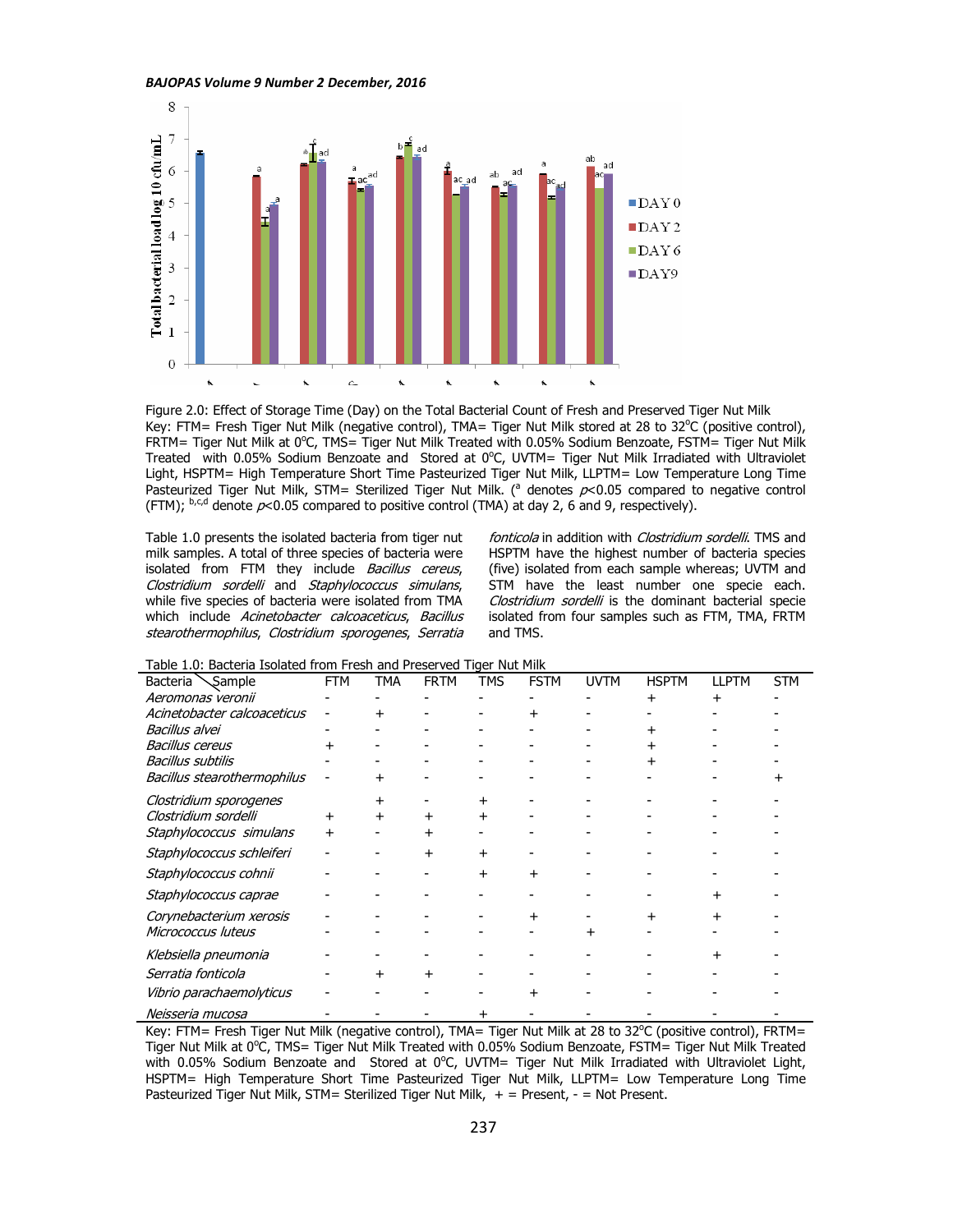The isolated fungi from both the preserved and unpreserved tiger nut milk samples are presented in Table 2.0. A total of three species of fungi were isolated, including Saccharomyces pombe, Saccharomyces cerevisiae and Rhizopus oryzae.

Saccharomyces pombe was the dominant fungi isolated. Whereas, Saccharomyces cerevisiae was isolated from high heat treated samples (HSPTM and STM) and Rhizopus oryzae was only isolated from sterilized tiger nut milk (STM).

| Table 2.0: Fungi Isolated from Fresh and Preserved Tiger Nut Milk |
|-------------------------------------------------------------------|
|-------------------------------------------------------------------|

| Bacteria<br>Sample  | <b>FTM</b> | TMA | <b>FRTM</b>              | TMS | <b>FSTM</b>              | <b>IJVTM</b>             | <b>HSPTM</b>             | <b>II PTM</b> | <b>STM</b> |
|---------------------|------------|-----|--------------------------|-----|--------------------------|--------------------------|--------------------------|---------------|------------|
| Saccharomyces pombe |            |     |                          |     |                          |                          |                          |               |            |
| Saccharomyces       | -          |     | $\overline{\phantom{a}}$ | -   | $\overline{\phantom{a}}$ | $\overline{\phantom{0}}$ |                          |               |            |
| cerevisiae          |            |     |                          |     |                          |                          |                          |               |            |
| Rhizopus oryzae     |            |     | $\overline{\phantom{a}}$ | -   | -                        | $\overline{\phantom{a}}$ | $\overline{\phantom{0}}$ | -             |            |

Key: FTM= Fresh Tiger Nut Milk (negative control), TMA= Tiger Nut Milk at 28 to 32°C (positive control), FRTM= Tiger Nut Milk at 0°C, TMS= Tiger Nut Milk Treated with 0.05% Sodium Benzoate, FSTM= Tiger Nut Milk Treated with 0.05% Sodium Benzoate and Stored at 0°C, UVTM= Tiger Nut Milk Irradiated with Ultraviolet Light, HSPTM= High Temperature Short Time Pasteurized Tiger Nut Milk, LLPTM= Low Temperature Long Time Pasteurized Tiger Nut Milk, STM= Sterilized Tiger Nut Milk.

 $+$  = Present,  $-$  = Not Present.

The percentage frequency of occurrence of isolated organisms from preserved and unpreserved tiger nut milk is presented in Figure 3.0. A total of 12 genera of Bacteria and Yeast are isolated from the samples. Saccharomyces species has the highest frequency of occurrence (35%); followed by Staphylococcus species (15%) and the organisms with least frequency of occurrence are Neisseria mucosa and Vibrio parachaemolyticus (1%) each.



Figure 3.0: Percentage Frequency of Occurrence of Isolated Bacteria and Fungi

# **DISCUSSION**

The effect of some preservation methods on the microbiological quality of laboratory produced tiger nut milk was investigated with a view to extending the shelf life of the milk. Bio-deterioration of the milk was influenced by factors like pH, temperature and microbial load. The significance differences observed in the pH of the products indicate that tiger nut milk owes it acidity or pH to the actions of certain microorganisms. This type of acidity is referred to as biological acidity (James, 2000). It has been well established that most microorganisms grow best at pH values around 7.0 (6.6-7.5), whereas few grow below 4.0 (James, 2000). This might be the reason for high total bacterial count of FTM. Bacteria tend to be more fastidious in their relationships to pH than molds and yeasts, with the pathogenic bacteria being

the most fastidious (James, 2000). This may account for the presence of Saccharomyces species in all the samples and further support the decrease in the total bacterial load of acidic samples (ambient stored samples). The acidity of TMS, UVTM, HSPTM and LLPTM tends to increase with increase in fermentation period resulting in spoilage. This level of acidity (pH 3.05±0.01 to 4.36±0.01) of tiger nut milk was similar to that reported by several researchers Efiuvwevwere and Akoma (1995) reported pH of 3.20 for tiger nut milk; Akoma et al. (2006) reported a pH range of 3.32 to 4.15 also for tiger nut milk. Musa and Hamza (2013) reported pH range of 3.5 to 4.5 for tiger nut milk consumed by students of Kaduna state University.

The pH of FSTM and FRTM was slightly acidic.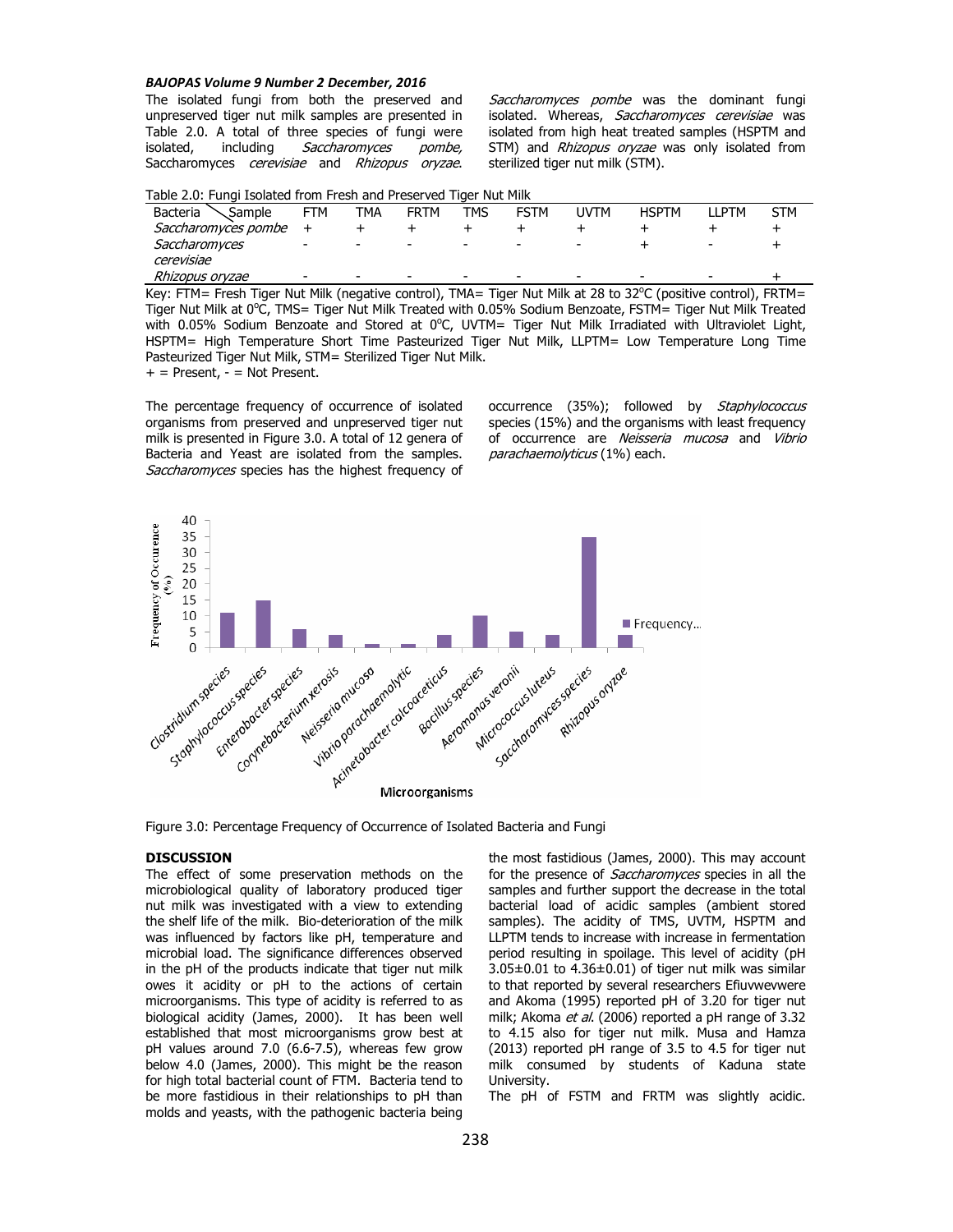It is a well known fact that foods with higher pH values are subject more to bacteria than fungi spoilage (James, 2000; James, 2012; Paul, 2014). This might be the reason for high total bacterial counts of these samples.

The greatest problem encountered with spoilage organisms in the samples is their survival at freezing temperature. It is known that the higher the concentration of pathogenic micro-flora in milk, the higher chances of spoilage (Brooks and Asamudo, 2003). Lower concentrations of pathogenic microflora in the milk samples does not suggest its wholesomeness as low microbial load may be due to bactericidal effect of metabolites of some of the bacteria that leads to low pH which thus inhibit the growth and survival of most bacterial species. The decrease in total bacterial count of TMA could probably be due to the low pH which tends to inhibit the growth of most bacteria. Likewise, the use of 0.05% sodium benzoate produced a decrease in microbial load, indicating that it could be used for preserving unrefrigerated tiger nut milk to some extent. This decrease could be linked to the low pH value and the fact that sodium benzoate exerts its mechanistic action at pH below 5 retarding the growth and survival of most microorganisms that cause food spoilage (Krebs et al., 1983). The total bacterial loads of day 6 and 9 TMS samples were fairly good where as that of day 2 was manageable. None of these samples satisfy FAO/WHO (2002) microbial limit (5.30  $log_{10}$ cfu/ml) for dairy milk. Ultraviolet light treated tiger nut milk followed the same trend with 0.05% sodium benzoate treated tiger nut milk. This might be that ultraviolet light was able to destroy some spoilage microorganisms through braking of bonds in the DNA producing thymine-thymine dimer resulting in the death of the organisms. UVTM 6 and 9 were fairly good and day 2 sample was manageable, only day 6 UVTM product satisfies the FAO/WHO (2002) acceptable limit (5.30  $log_{10}$  cfu/ml). Pasteurized and sterilized tiger nut milk also recorded a significant decrease in microbial load. The bacterial loads of pasteurized and sterilized tiger nut milk reported in this study do not agree with the finding of Ukwuru and Ogbodo (2011) who reported that pasteurized and sterilized tiger nut milk were microbiologically stable for two weeks (storage period). This variation might be due to high temperature  $(130^{\circ}C$  for 10 seconds) applied for sterilization and storage under refrigerated temperature (4  $\pm$  2°C) in the previous study. None of the pasteurized and sterilized samples was good for consumption. All the HSPTM, LLPTM 6 and 9, and STM 6 were fairly good for consumption. The result of HSPTM corroborate with the finding of Nwobosi et al. (2013) who reported that the bacterial load of pasteurized tiger nut extract stored at  $4\pm2^{\circ}C$ of most treatment were fairly good for consumption. Whereas, LLPTM 2, STM 2 and 9 were manageable, only HSPTM 6 and LLPTM 6 met the FAO/WHO (2002) microbial limit for dairy milk. The decrease could be that pasteurization and sterilization of the milk destroyed some pathogenic and spoilage organisms. In line with the guidelines for microbiological quality of milk and dairy products, none of the frozen tiger nut milk products was satisfactory (FAO/WHO, 2002). Ihekoronye and Ngoddy (1995) states that milk

sample containing  $5.00 \times 10^3$ cfu/ml (3.70 log<sub>10</sub>cfu/ml) of bacteria is classified as good for consumption, 1.00 x 10<sup>4</sup> to 4.00 x 10<sup>5</sup> cfu/ml (4.00 to 5.60 log $_{10}$ cfu/ml) is fairly good, 2.00  $\times10^6$  (6.30 log10cfu/ml) is manageable, while over 2.00  $\times$  10<sup>7</sup> cfu/ml (7.30  $log_{10}$ cfu/ml) is bad for consumption.

The rich nutrient and moderate pH of tiger nut milk makes it an excellent culture medium for the growth of microorganisms especially bacteria. Hence, the more the nutrients content of the milk were available, the higher the bacterial load. Milk products are, however, easily perishable because contaminating bacteria may multiply rapidly and render it unfit for human consumption (Ukwuru et al., 2011). The results obtained from the microbial analysis of fresh and preserved tiger nut milk show that all the products harboured microorganisms. Most of the bacterial strains isolated were pathogenic while the fungi were basically fermentative microorganism which contributes to the acidity of the milk.

Most of the organisms isolated from the milk samples are implicated in both food spoilage and food-borne diseases (Nester et al., 2004; Hubert et al., 2011). Their presence might be due to the source of the raw materials purchased from the open market under conditions that allow the organisms in/on them to thrive. The surfaces of harvested grains, legumes, nuts and other food substance retain some of the natural micro-flora they had while growing on the field in addition to contamination from soil, water, insects, and other sources (Edema and Omemu, 2004). The presence of some of these organisms is not surprising as most of them have been isolated from tiger nut tubers (Hubert et al., 2011) and are known to thrive in media rich in fermentable substrates such as sugars which often led to the production of acids after fermentation (Essien et al., 2011).

Staphylococcus species were the dominant bacteria isolated in the samples. These species include  $S$ . simulans, S. schleiferi, S. cohnii and S. caprae. These species are known to colonize the skin and upper respiratory tracts of mammals (Kloos, 1980). Staphylococcus can cause a wide variety of diseases in humans and animals through either toxin<br>production or penetration (Kloos, 1980). penetration (Kloos, 1980). Staphylococcal toxins are a common cause of food poisoning (Kloos, 1980). Acinetobacter, Aeromonas, Bacillus, Enterobacter are known to antagonise the growth of *Staphylococcus* species through competition for nutrients and modification of the environment to conditions less favourable (Mossel, 1975). These might be the reason Staphylococcus species were not isolated from TMA and most of the ambiently preserved tiger nut milk where these organisms were isolated.

In general, Staphylococci may be expected to exist, at least in low numbers, in any or all food products that are handled directly by humans, unless heatprocessing steps are applied to effect their destruction (James, 2000). Although being mesophilic, some species of *Staphylococcus* can grow at temperature as low as 6.7°C (James, 2000). The Staphylococci are unique in being able to grow at low water activity (James, 2000); this could explain their survival at freezing temperature.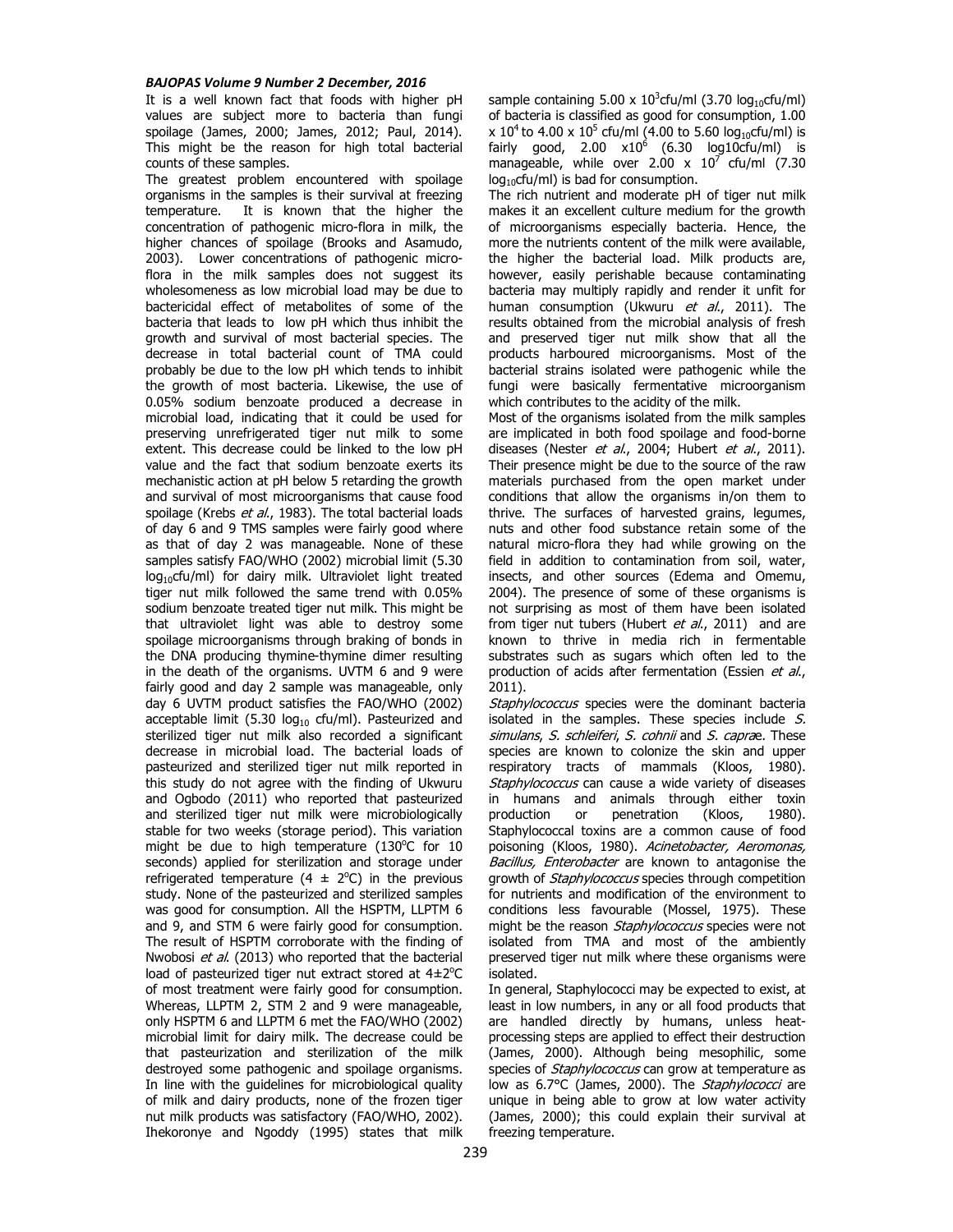The *Bacillus* species which were isolated from tiger nut milk include *B. cereus. B. stearothermophilus, B.* subtilis and B. alvei. These species were present in FTM, HSPTM and STM. James (2000) states that low numbers of these organisms can be found in a number of food products, including fresh and processed. They are inhabitants of soil and are able to withstand high temperature due to their ability to form spores (Pelczar et al., 1993; Essien et al., 2011). The thermoduric nature of the spores of these microbes ensures survival at pasteurization and even sterilization temperatures (Essien et al., 2011) and hence their presence in the milk samples was not surprising. The ropiness associated with the fermented tiger nut milk has been associated with the presence of *Bacillus subtilis* (Adegoke *et al.*, 1993). The presence of *Bacillus* species in most of the milk samples may be attributed to the fact that their immediate source is usually plant material due to their presence in the soil (Kawo and Abdulmumin, 2009). The source of the organisms might be during processing due to the abundant nature of their spores in air and water (Kawo and Abdulmumin, 2009), but it may also have originated from one of the ingredients (sugar) (Banwart, 1989). Bacillus species are foodborne pathogens associated with health hazards (FAO, 1979; Odu and Adeniji, 2013). The identified Bacillus species reported in this study have also been isolated from tiger nut based milk (Adesiyun et al., 1995; Onovo and Ogaraku, 2007; Hubert et al., 2011; Udeozor and Awonorin, 2014; Sherifah et al., 2014). The fungi isolated were Saccharomyces pombe,

Saccharomyces cerevisiae and Rhizopus oryzae. Udeozor and Awonorin (2014) also reported the isolation of these organisms from tiger nut-soy milk drink. Saccharomyces cerevisiae has also been reported to be isolated from tiger nut milk (Onovo and Ogaraku, 2007). Saccharomyces pombe and Saccharomyces cerevisiae are harmless organisms, they have an extensive history of use in the area of food processing, especially Saccharomyces cerevisiae which is commonly used in bread making and as a fermenter of alcoholic beverages (Battock and Azam-Ali, 1998). Rhizopus oryzae is the most common cause of mucormycosis, also referred to as zygomycosis (Julie et al., 2000). It is commonly found in dead organic matter and soil (Battock and Azam-Ali, 1998). This microorganism is not only an opportunistic pathogen that cause human disease in immunocompromised people, such as those with diabetes mellitus, cancer, or AIDS, but also used as the source of making fermented foods and alcoholic beverages in Asia (NCBI, 2013).

Preservation prevents or slows down food spoilage, loss of quality, edibility or nutritional value and allow for longer food storage via eliminating the influence of chemical and biological factors.

Pasteurization eliminates some of the microorganisms in pasteurized tiger nut milk, but the presence of the isolated species might be due to their ability to withstand pasteurization temperature and also possibility of recontamination from the immediate

surrounding as the products were stored at ambient temperature. The result of the present study on pasteurized tiger nut milk does not agree with the finding of Ukwuru and Ogbodo (2011) who reported no growth of microorganism in pasteurized tiger nut milk for a two weeks storage period. This variation might be due to varied method of milk extraction employed, as in the case of previous study (Ukwuru and Ogbodo, 2011) which used preheating at different stages in the extraction of the milk and the pasteurized milk was stored at refrigerated temperature ( $4\pm2^{\circ}$ C). Sterilization destroyed most of the spoilage organisms in STM. The isolated microorganisms were quite different from those isolated from the other samples. This might be that the organisms survived sterilization temperature or possibility of post sterilization contamination. This finding does not corroborate the finding of Ukwuru and Ogbodo (2011) who reported no bacteria isolation in sterilized tiger nut milk kept for two weeks. This variation might be due to higher temperature  $(130^{\circ}C)$ used in previous study and the fact that the sterilized milk was stored at  $4\pm2^{\circ}$ C against 28 to 32 $^{\circ}$ C used in the present study. Preservation by freezing maintained all the isolated organisms from FTM, but was effective at eliminating Bacillus, although, some of the species isolated from TMA were also isolated from FRTM and FSTM. Sodium benzoate was only effective at eliminating Bacillus. This ineffectiveness of sodium benzoate might be due to very low concentration of the salt used and also, the fact that the salt was added at the time when the pH of the milk could not favour the un-dissociated form of the salt that was required to enter the cell of the organism to initiate changes that could kill or disable the organisms. Ultraviolet light was able to destroy some of the microorganisms as only two microorganisms were isolated from UVTM samples throughout the storage period. This may be due to the ultraviolet light possibly breaking the bond within the DNA producing thymine-thymine dimer that can kill the organisms.

## **CONCLUSION**

The results of this study revealed that the more acidic the tiger nut milk, the lower the viable bacterial load. Several pathogenic bacteria and fermentative fungi were implicated in the milk spoilage with Staphylococcus species and Saccharomyces species being the dominant organisms isolated in this study. Ultraviolet light and sterilization methods were more effective at eliminating most of the bacteria implicated in the milk spoilage. None of the preservation methods was effective at eliminating Saccharomyces species.

#### **Acknowledgements**

The assistance for the isolation and identification of microorganisms were done by laboratory staff of Microbiology and Biological science, UDUS particularly Mallam Kabiru Isah Tsafe, Mrs. Christiana Simon, Babasidi Lawal Salisu and Mallam Abdulazeez Salihu are highly appreciated.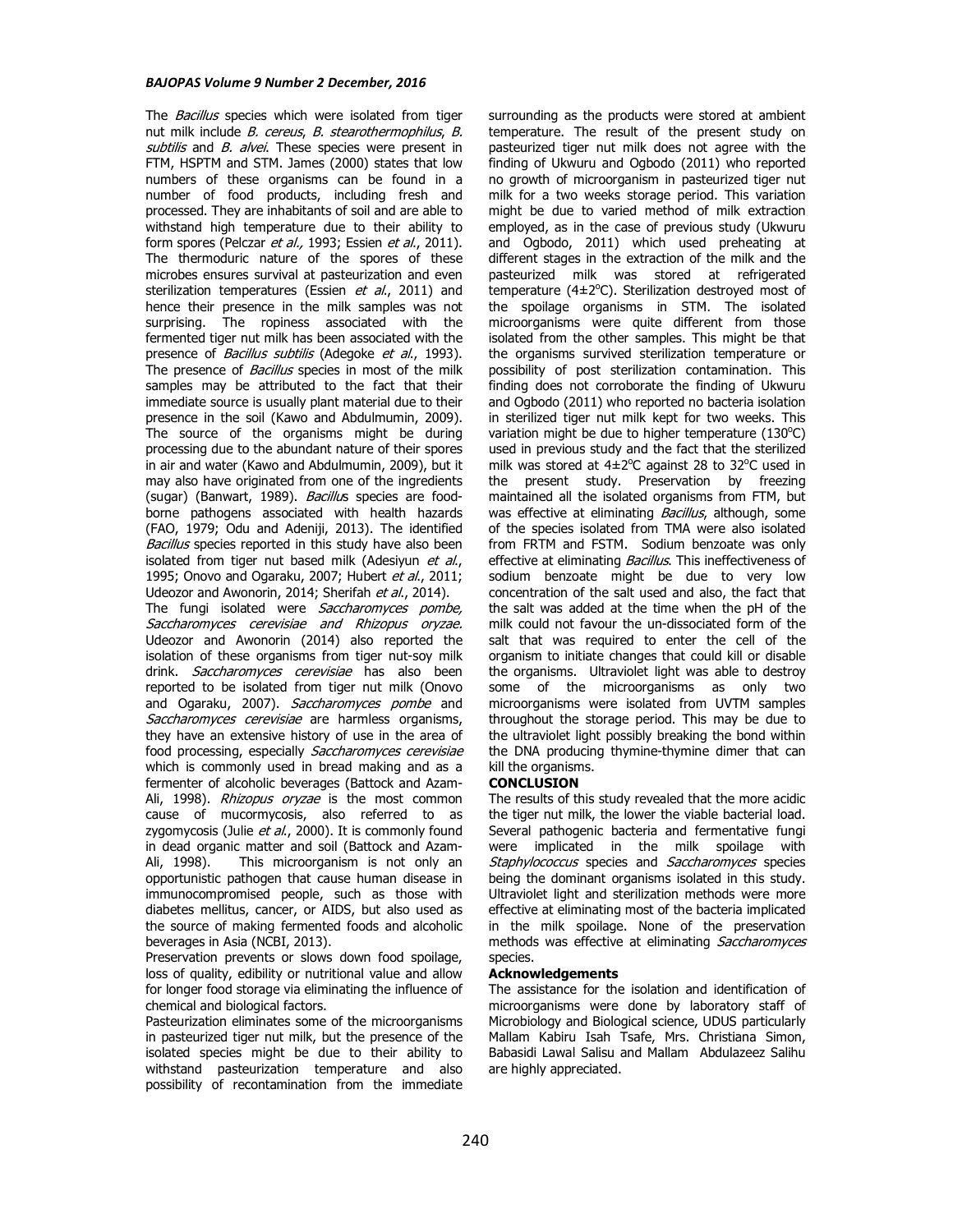### **REFERENCES**

- Abaejoh, R., Djomdi, I. and Ndojouenkeu, R. (2006). Characteristics of Tiger Nut (Cyprus esculentus) Tubers and Their Performance in the Production of a Milky Milk. Journal of Food Processing and Preservation, **30**:145- 163.
- Adegoke, G.A., Ashaye, O.A. and Shridhar, M.K.C. (1993). Microbiological and Physico-Chemical Characteristics of Water Used by Some Brewery, Bakery and Soft Drink Plants in Oyo State, Nigeria. Journal of Agricultural Science and Technology, **3**:92-95.
- Adejuyitan, J.A. (2011). Tiger Nut Processing: Its Food Uses and Health Benefits. American Journal of Food Technology, **6**(3):197-201.
- Adejuyitan, J.A., Otunla, E.T., Akande, E.A., Bolarinwa, I.F. and Oladokun, F.M. (2009). Some Physicochemical Properties of Flour Obtained from Fermentation of Tiger Nut (Cyperus esculentus) Sourced from a Market in Ogbomoso, Nigeria. African Journal of Food Science, **3**:51-55.
- Adesiyun, A.A. Webb, L. and Rahaman, S. (1995). Microbiological Quality of Raw Cow's Milk at Collection Centers in Trinidad. Journal of Food Protection, **58**: 139-146.
- Ainsworth, G.C., Sparrow, F.K. and Sussman A.S. (1973). The Fungi Taxonomic Keys. Academic Press. U.S.A. Pp 13-67.
- Akoma O., Jiya E.A., Akumka D.D., and Mshelia, E. (2006). Influence of Melting on the Nutritional Characteristics of Kunu Zaki. African Journal of Biotechnology, **10**(5):996- 1000.
- Alegría-Torán, A. and Farré-Rovira, R. (2003). Horchata y salud: Aspectos nutricionales y dietéticos. In: Fundación Valenciana de Estudios Avanzados, editor. Jornada Chufa y Horchata: Tradición y Salud. Valencia, Spain: Consellería de Agricultura, Pesca y Alimentación. Pp 55-70.
- Anderson, J.W., Baird, P., Davis, R.H., Ferreri, S., Knudtson, M. and Koraym, A. (2009). Health Benefits of Dietary Fibre. Nutrient Review, **67**:188-205.
- Bamishaiy**e**, E.I. and Bamishaiye, O.M. (2011). Tiger Nut: As a Plant, its Derivatives and Benefits. African journal of Food, Agriculture, Nutrition and Development, **11**(5):5157-5170.
- Banwart, G.J. (1989). Basic Food Microbiology (2<sup>nd</sup> Edition). Van Nostra and Reinhold, New York. Pp 773-775
- Battock, M. and Azam-Ali, S. (1998). Fermented Fruits and Vegetables In: A Global Perspective. Rome, Italy. Pp 87-96.
- Belewu, M.A. and Abodunrin, A.O. (2006). Preparation of Kunu from Unexploited Rich Food Source: Tiger Nut (Cyperus esculentus). World Journal of Dairy and Food Sciences, **1**:19-21.
- Belewu, M.A. and Belewu, K.Y. (2007). Comparative Physicochemical Evaluation of Tiger Nut, Soy Bean and Coconut Milk Sources. International Journal of Agriculture Biology, **9**:785-787.
- Belewu, M.A., and Abodunrin, A.O. (2008). Preparation of Kunu from Exploited Rich Food Source Tiger Nut (Cyperus esculentus). Pakistan Journal of Nutrition, **7**:109-111.
- Bixquert-Jiménez, M. (2003). Horchata y Salud: Propiedades saludables y de prevención de enfermedades digestivas In: Fundación Valenciana de Estudios Avanzados , editor. Jornada Chufa y Horchata: Tradición y Salud. Valencia, Spain : Consellería de Agricultura, Pesca y Alimentación. Pp 71-85.
- Borges, O., Gonclaves, B., Sgeoeiro, L., Correeia, P. and Silva, A. (2008). Nutritional Quality of Chestnut Cultivars from Portugal. Food Chemistry, **106**:976-984.
- Brooks, A. and Asamudo, N.U. (2003). Microbiological and Physico-Chemical Analysis of Soymilk and Soy Flour Sold in Uyo Metropolis (Nigeria). Journal of Pure and Applied Science, **9**:12-17.
- Cheesbrough, M. (2002). Biochemical Tests to Identify Bacteria. Laboratory Practices in Tropical Countries. (3<sup>rd</sup> Edition), Cambridge Publisher, U.K. Pp 63-70.
- Chevallier, A. (1996). The Encyclopedia of Medicinal Plants. Dorling Kindersley Press, London. Pp 48-51.
- Chukwuma, E.R., Obioma, N. and Cristopher, O.I. (2010). The Phytochemical Composition and Some Biochemical Effects of Nigerian Tiger Nut (Cyperus esculentus L.) Tuber. Pakistan Journal of Nutrition, **9**(7):709–715.
- Cortes, C., Esteve, M.J., Frigola, A. and Torregrosa, F. (2005). Quality Characteristics of Horchata (a Spanish Vegetable Beverage) Treated with Pulsed Electric Fields During Shelf-life. Food Chemical, **91**:319-325.
- David, A.B. (2010) Tiger Nut: Dictionary of Food and Nutrition. Encyclopedia.com. Available at: http://www.encyclopedia.com/doc/1O39 tiger nut.html, Retrieved 5<sup>th</sup> March, 2010.
- Djomdi, R.A.E. and Ndjouenkeu, R. (2006). Characteristics of Tiger Nut (Cyperus esculentus) Tubers and their Performance in the Production of a Milky Milk, Journal of Food Preservative, **30**:145-163.
- Edema, M.O. and Omemu, A.M. (2004). Microbiology and Food Hygiene in Public Food services. Proceeding of the International Conference on Science and National Development. Pp 25-29.
- Efiuvwevwere, B.J.O. and Akoma, O. (1995). The Microbiology of Kunu Zaki. A Cereal Beverage from Northern Nigeria during the Fermentation (Production) Process. World Journal of Microbiology and Biotechnology, **11**:491-493.
- Essien, E., Monago, C. and Edor, E.A., (2011).<br>Evaluation of the Nutritional and Evaluation of the Nutritional and Microbiological Quality of Kunu (A Cereal Based Non-Alcoholic Beverage) in Rivers State, Nigeria. Internet Journal of Nutrition and Wellness, **10**(2):128-132.